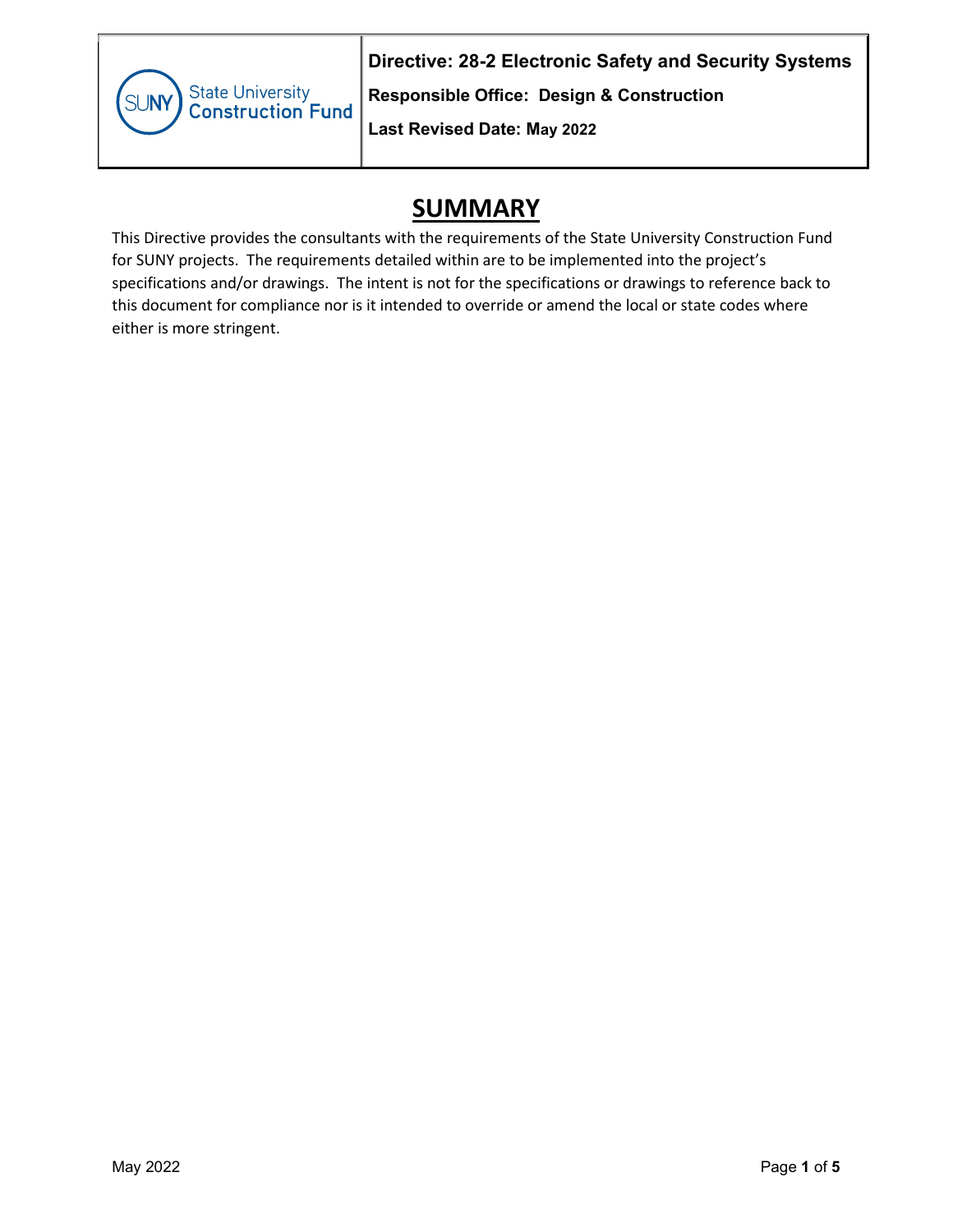

# **TABLE OF CONTENTS**

### Contents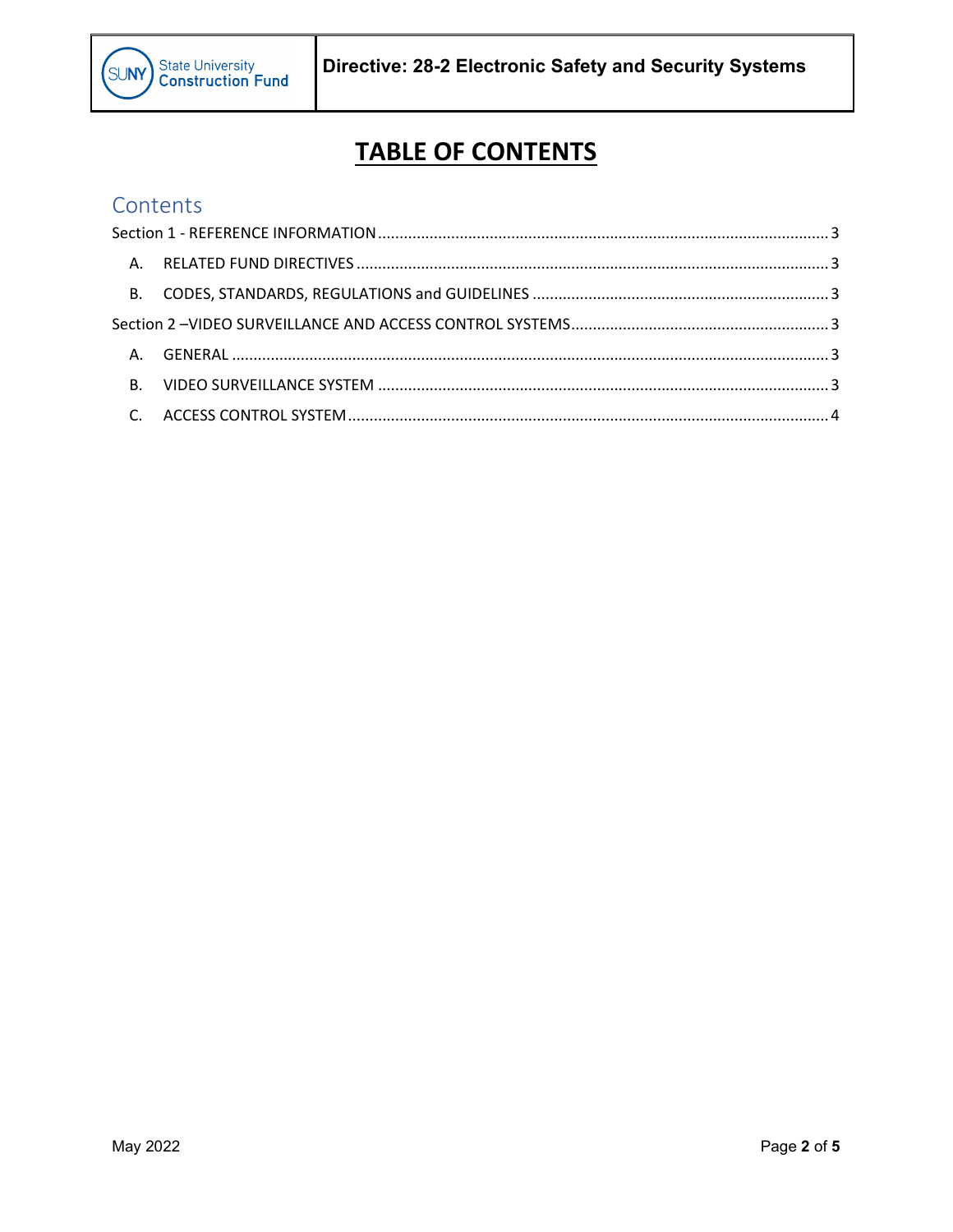### <span id="page-2-0"></span>Section 1 - REFERENCE INFORMATION

- <span id="page-2-1"></span>A. RELATED FUND DIRECTIVES
	- *1.* Refer to *Directives of section 1A, Design Phase Guides*
	- *2.* Refer to *Directive 1B-1, Building Codes*
- <span id="page-2-2"></span>B. CODES, STANDARDS, REGULATIONS and GUIDELINES
	- 1. United Laboratories (UL); Electronic Industries Alliance (EIA); Security Industry Association (SIA)

### <span id="page-2-3"></span>Section 2 – VIDEO SURVEILLANCE AND ACCESS CONTROL SYSTEMS

#### <span id="page-2-4"></span>A. GENERAL

- 1. Design video surveillance and access control systems to meet Campus program needs and preferences. See *Directive 1C-10 - Coordination with Individual Campus Standards.*
- 2. Raceway and Wiring
	- a. Raceway shall be provided as required by the National Electrical Code (NEC) and as per *Directive 26-4 Raceway Systems*.
	- b. In general, open low-voltage wiring above accessible ceilings is acceptable (coordinate and confirm with Campus) and shall be supported per the NEC. All open wiring shall be plenum rated.
	- c. Determine acceptable manufacturers of the video surveillance and access control systems equipment with the Campus. Devices may need to be tied into an existing system (building or campus-wide) and be sole sourced. See *Directive 1C-2 Specification of Materials*.
- 3. Quality Assurance
	- a. The design of systems shall be by a Registered Professional or by a certified security systems designer or technician with a NICET Video Security Systems Certification, ASIS Physical Security Professional certification or equivalent.
	- b. The installation of video surveillance and access control systems shall be by manufacturers factory certified technicians who are licensed per NYS requirements.

#### <span id="page-2-5"></span>B. VIDEO SURVEILLANCE SYSTEM

- 1. General
	- a. Typical projects include the raceway, outlet boxes, wiring and field devices for the video surveillance system. Confirm scope with SUCF and the Campus.
	- b. Video surveillance system devices include, but are not limited to, head-end control panel, digital video recorders, cameras, housings, power supplies and other equipment as required for a complete and functional system.
- 2. Design and Coordination
	- a. Locations of the cameras and other video surveillance system devices shall be coordinated with the Campus.
	- b. Power to video surveillance equipment shall be coordinated with Division 26. Backup power shall be provided from a generator, uninterruptible power supply (UPS) or individual batteries.
- 3. Submission Requirements
	- a. Security drawings shall include the following:
		- 1) A tabular list identifying all video surveillance system devices and whether the devices provided, furnished or installed as part of the project or by others (not in contract).
		- 2) Floor plans that indicate all device locations.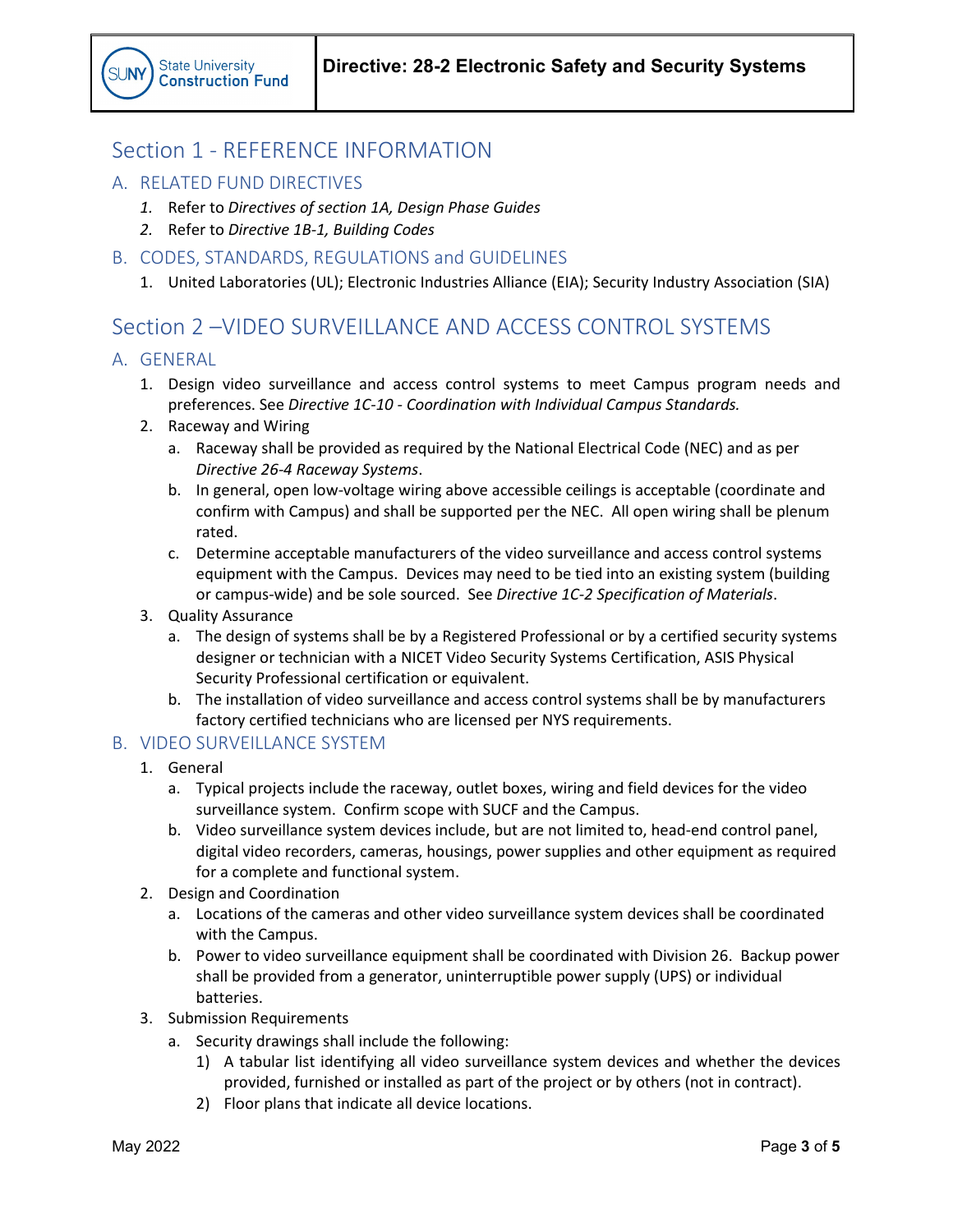

- 3) Project specific wiring diagrams indicating the interconnection of the head-end and the field devices.
- b. Electrical floor plan drawings shall include:
	- 1) The locations of devices and the requirements for raceways.
	- 2) Identification of the branch circuits to power the video surveillance system equipment.
- c. Division 28 Specifications shall include the following:
	- 1) Product data for all raceway, wiring and devices.
	- 2) Requirements for the complete installation and 100% testing of the video surveillance system.
	- 3) Requirements for programming any existing head-end equipment (if applicable).
	- 4) Provide services of the manufacturer's technical expert(s) and other quality assurance requirements as noted in *Directive 1C-2 Specification of Materials* (if applicable).

#### <span id="page-3-0"></span>C. ACCESS CONTROL SYSTEM

- 1. General
	- a. Typical projects include the raceway, outlet boxes, wiring and field devices for the access control system. Confirm scope with SUCF and the Campus.
	- b. Access control system devices include, but are not limited to, head-end control panel, remote control panels, power supplies, batteries, door controllers, credential readers, keypads, request to exit devices, door contacts, push button switches and other equipment as required for a complete and functional system.
- 2. Design and Coordination
	- a. Locations of card readers and other access control system devices shall be coordinated with the Campus.
	- b. Access control system devices shall be coordinated and be compatible with Division 8 door hardware.
	- c. Power to access control equipment shall be coordinated with Division 26. Backup power shall be provided to the access control equipment from a generator, uninterruptible power supply (UPS) or individual batteries.
	- d. The access control system shall receive an input signal from the fire alarm system (fire alarm control module) to unlock secured doors as required by the BCNYS Means of Egress requirements. Coordinate fire alarm requirements with Division 28.
- 3. Submission Requirements
	- a. Telecommunication drawings shall include the following:
		- 1) A tabular list identifying all access control system devices and indicates devices that are provided, furnished or installed as part of the project or by others (not in contract).
		- 2) Floor plans that indicate all device locations.
		- 3) Project specific wiring diagrams indicating the interconnection of the head-end and the field devices.
		- 4) Typical door riser diagrams
	- b. Electrical drawings shall include:
		- 1) The location of all devices and the raceway requirements for each device.
		- 2) Identification of the branch circuits to power the access control system equipment.
	- c. Fire alarm drawings shall indicate the location of the fire alarm control module(s) to communicate with the access control system (as required).
	- d. Division 28 Specifications shall include the following:
		- 1) Product data for all raceway, wiring and devices.